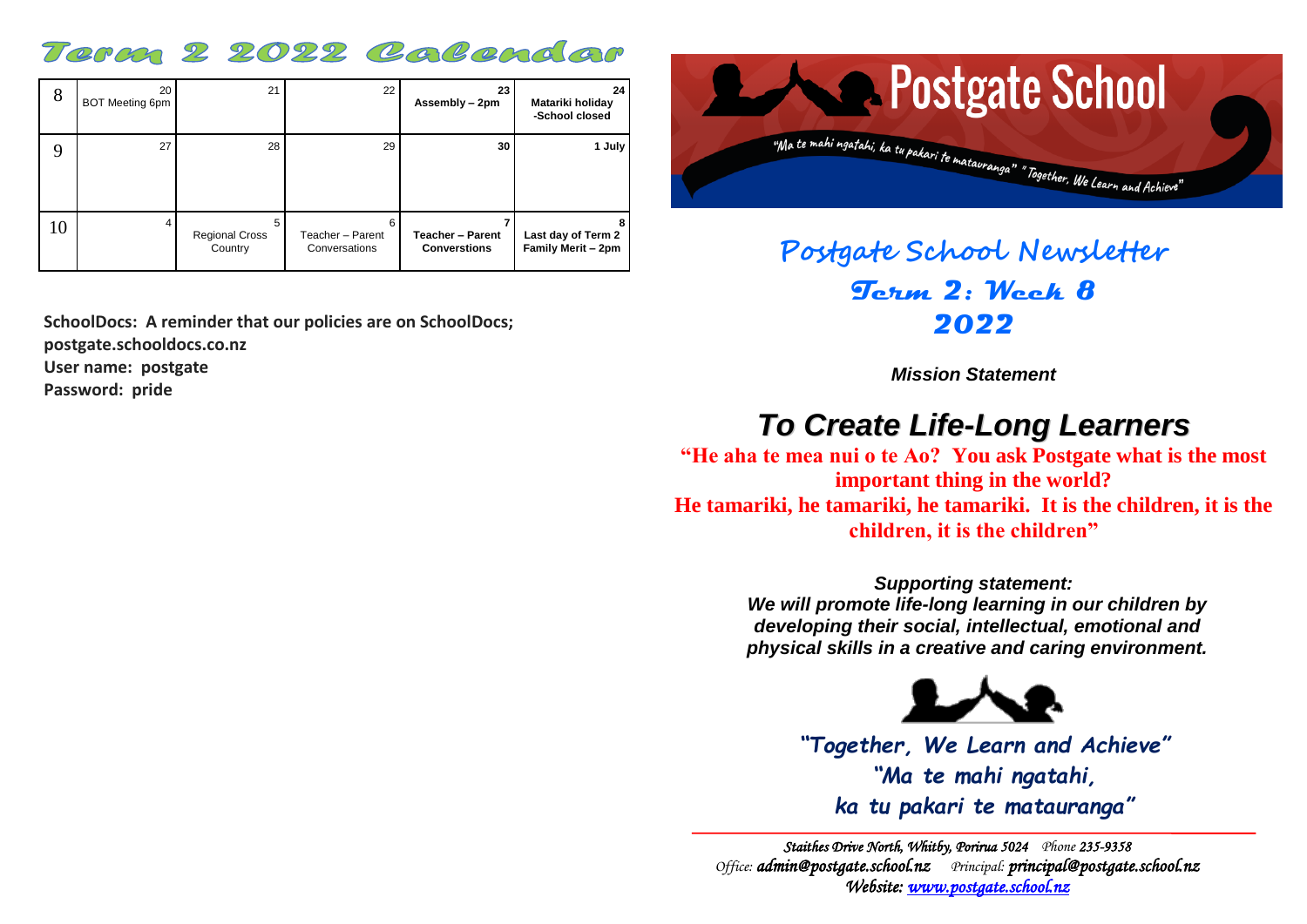#### June 20, 2022

#### **Kia ora mai anō tātou katoa whānau**

**Matariki – The Maori New Year:** This weekend we celebrate Matariki with a public holiday. Matariki is a time for fresh beginnings, to remember those who have passed and also be thankful for what we have.

Matariki is also a time to let go of things that may have been bothering us for a while; to put pen to paper and burn these thoughts. Or if you are me, send them out in a school newsletter!

**Parent/Teacher Conversations – Formerly Learning Conversations:** During Week 10 we will be having our Parent/Conversations. We have purposely renamed them, as we, parents /caregivers and teachers, need to talk, honestly. Talk? About? What's up?

We, have a big problem, and it is not just Postgate. All New Zealand schools have this problem and many will be avoiding having this discussion as it is uncomfortable or this 'new' way is easy; less accountability, easier and they are happy being a babysitting service. Not us, that is not the Postgate way.

The last two and a half years have impacted education and society; things have changed, people have changed, society is different, behaviours at Postgate have changed and as a school, we need to reset and return our focus to what is the most important thing for Postgate School; our tamariki, our children.

*"He aha te mea nui o te Ao?"* You ask Postgate what is the most important thing in the world?

*"He tamariki, he tamariki, he tamariki".* It is the children, it is the children, it is the children.

COVID has changed the landscape; loss of learning, anxious children, worrying parents, declining attainment levels, poor attendance, lateness, early pick-ups, and worst of all, behaviours that are not Postgate PRIDE and interactions that are not respectful. Families have disengaged from school and I know I created this through our COVID response. At the time, it was the right thing to do.

Now we are saying, "Please come back. We need you!" We need to get back where we need to be. Hence, starting with a conversation between parent/caregivers and teachers; face to face, kanohi ki te kanohi.

Currently, we cannot give parents/caregivers the guarantees and assurances that our children will be successful at school and in their future schooling. There is a tonne of work we need to do and Postgate will continue to struggle without the partnership we enjoyed a few years back. We must restore this. Without whānau fully back on board, we are going to be understrength and will struggle to ensure children continue to enjoy future academic success.

We know we can all do this. We had an amazing response from whānau with our recent aquarium and zoo trips, and the parental support with netball and cross country shows us that we all want to get back into living and supporting our tamariki.

It used to be explicit that if you want to drop your child at the gate, pick them up again and do nothing in-between, Postgate is not your school. But unfortunately, this has now become the norm. We have parents/caregivers who do not know who their child's teacher is or what room they are in. Despite all the communication about Hero, there are a large number of families who have not downloaded the app.

Our staff is working extremely smart and bloody hard to better all children. I see the great work they are doing. I see the commitment they have for your child/ren. I see the passion and aroha they bring every day. Now teachers are becoming frustrated.

Our staff will make greater gains with everyone back fully invested in our school and your child's schooling. This is called a partnership.

The New Zealand Curriculum is our bible for teaching. One area that compliments Postgate PRIDE is the Key Competencies; Managing Self, Relating to Others, Thinking, Participating and Contributing, and Using Symbols, Signs, and Texts.

Our first focus for our conversation, which will be one way (teacher to parent/caregivers) to start with, will be from four of the Key Competencies and Postgate PRIDE. If these areas are not in place, accessing the New Zealand Curriculum/learning (Using Symbols Signs, and Texts) is near impossible. We need a foundation in place to build on our learning.

Sure, you'd like to hear the positives, we all do. The conversations may be direct but they will be an honest assessment of what we need to be working towards to reach the common goal; the best possible outcomes for our children.

Our partnership together is more important than ever, we need to get back to where we should be. We need parents/whānau's support to get fully involved in the learning process and to reinvest in education.

If you are unwilling and/or unable to invest in your child's education, we cannot give you the guarantees or assurances that your child will be where they need to be to continue to assess the New Zealand Curriculum or have the "capabilities for living and lifelong learning".

These conversations will be different; this is not a 'people pleasing' exercise. They will be professional, business-like, focused on facts, and very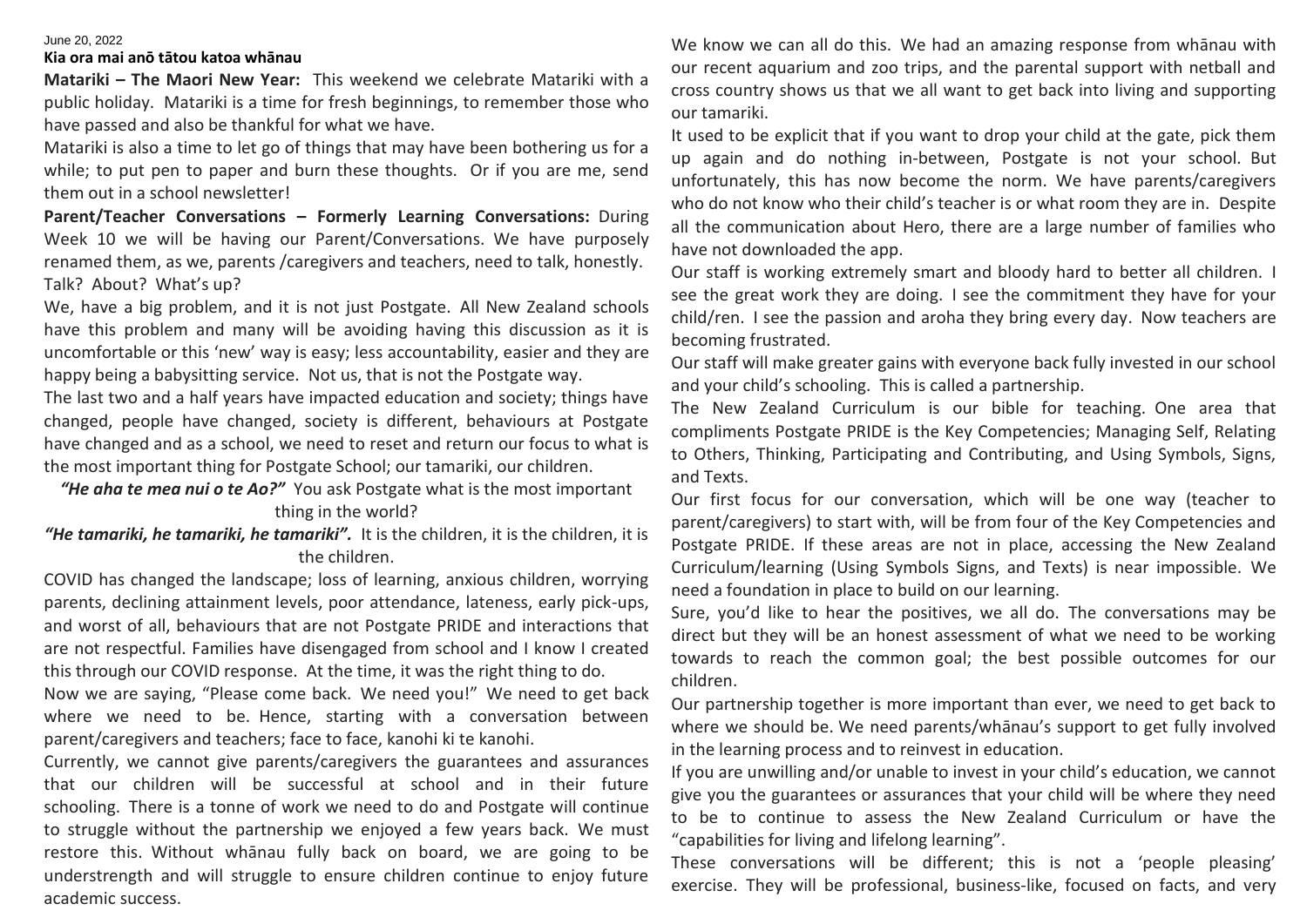clear so that there is no confusion about what is needed to get everyone focused back on the best possible outcomes for our children; the reason why children come to school, to learn as opposed to us being a babysitting service.

As always, as parents, you have choices/options. If Postgate's values and beliefs vary from yours, then Postgate is not the school for your children or family. Getting the early years right is very important and if we are not right for you we understand. That is the freedom of your choice.

For those families who are in boots and all, we are extremely excited to see everyone fully invested in the one thing we all have in common, your child/ren. Matariki is a time for fresh beginnings. Let our Postgate School community make this new journey together.

All the booking forms etc will be sent home on Wednesday; via Hero, email, and paper copies.

#### **SchooI Board Parent Election 2022: Nomination round**

Our school will be undertaking a parent election for 3 School Board vacancies. This process will start with the issuing of nomination papers to our caregiver community by Friday 15<sup>th</sup> July 2022.

We have employed CES to undertake the election process on our behalf. This year with legislative change, our nomination form and full instructions on how to place your nomination into our own School's Election website will be emailed to you if we have your email address in our database or you will receive it by post if we don't have your email in our database.

Nomination papers will also be available at the school office. The school will send those on to CES for processing upon receipt from candidates.

Nominations close on Friday 5<sup>th</sup> August at 12 noon.

We look forward to your participation in this process.

**Health and Wellbeing update:** As of early this morning, we have 4 students (that we know of) either with COVID or isolating because of COVID. Thank you for letting us know as this helps us monitor the situation at school.

There are 47 children away from school today, for a variety of reasons; colds, coughs, flu, COVID, isolating, Monday, or unknown.

Last week, due to a wide variety of reasons, we had, on average, 55 students away each day.

We strongly recommend that children, if they can, wear a face mask in class.

**Celebrating Matariki:** Friday is our first Matariki public holiday. Postgate School is closed.

Matariki is the Māori name for the cluster of stars also known as the Pleiades. It rises in mid-winter and for many Māori, it heralds the start of a new year. Matariki literally means the 'Eyes of God' (mata ariki) or 'Little Eyes' (mata riki). According to myth, when Ranginui, the sky father, and Papatūānuku, the earth mother, were separated by their children, the god of the winds, Tāwhirimātea, became so angry that he tore out his eyes and threw them into the heavens. Traditionally, it was a time for remembering the dead, and celebrating new life.

> *Matariki whetu ki te Rangi Tāngata ora ki te Whenua Pleiades stars in the Sky People well-being on Earth*

# TE IWA O MATARIKI **THE NINE STARS OF MATARIKI**



#### **Term Dates 2022**

| Term 2            | Monday 2 May to Friday July 8                     |  |  |  |
|-------------------|---------------------------------------------------|--|--|--|
|                   | (Queen's Birthday Monday June 6 - Public Holiday) |  |  |  |
|                   | (Matariki – Public holiday – Friday 24 June)      |  |  |  |
| Term <sub>3</sub> | Monday July 25 to Friday September 30             |  |  |  |
| Term 4            | Monday October 17 to Thursday December 15         |  |  |  |
|                   | (Labour Day - Monday 24 October - Public Holiday) |  |  |  |